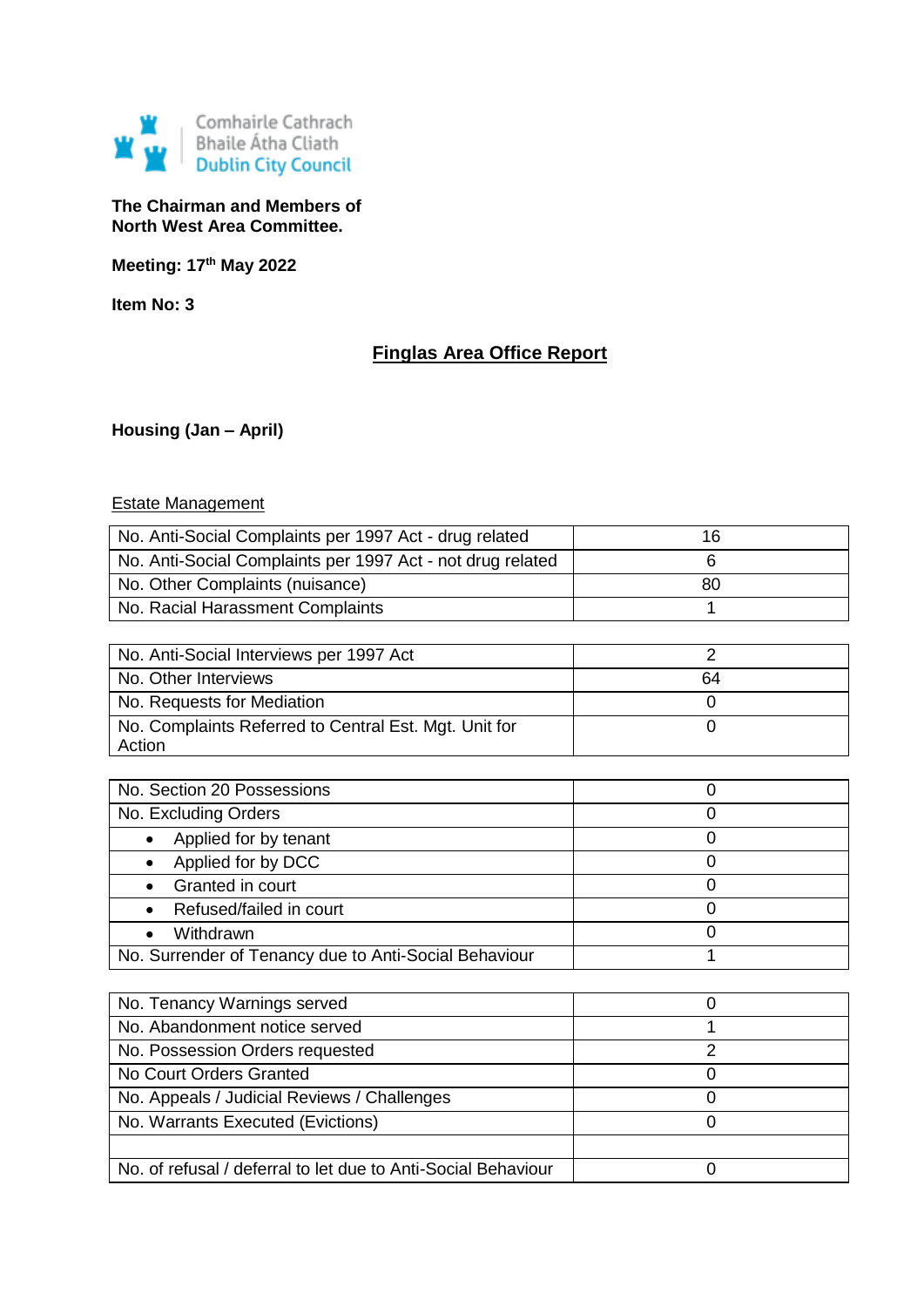# **Allocations**

| <b>Housing &amp; Apartments</b> |                |                         |                            |
|---------------------------------|----------------|-------------------------|----------------------------|
| Category                        | <b>Housing</b> | <b>Transfers</b>        | <b>Choice Base Letting</b> |
| <b>Bands 2 &amp; 3</b>          | 3              | $\overline{2}$          | 3                          |
| Medical                         |                |                         |                            |
| Welfare                         | $\mathbf{1}$   |                         |                            |
| Homeless                        |                |                         |                            |
| <b>Travellers</b>               |                |                         |                            |
| <b>Homeless HAP</b>             |                | $\overline{2}$          |                            |
| De-tenanting                    | $\mathbf 1$    |                         |                            |
| Estate Management               |                |                         |                            |
| <b>Maintenance Grounds</b>      |                |                         |                            |
| <b>Surrendering Larger</b>      |                |                         |                            |
| Unable to afford                |                |                         |                            |
| <b>Total</b>                    | 5              | $\overline{\mathbf{4}}$ | $\overline{3}$             |
|                                 |                |                         |                            |
| Succession                      | $\overline{2}$ |                         |                            |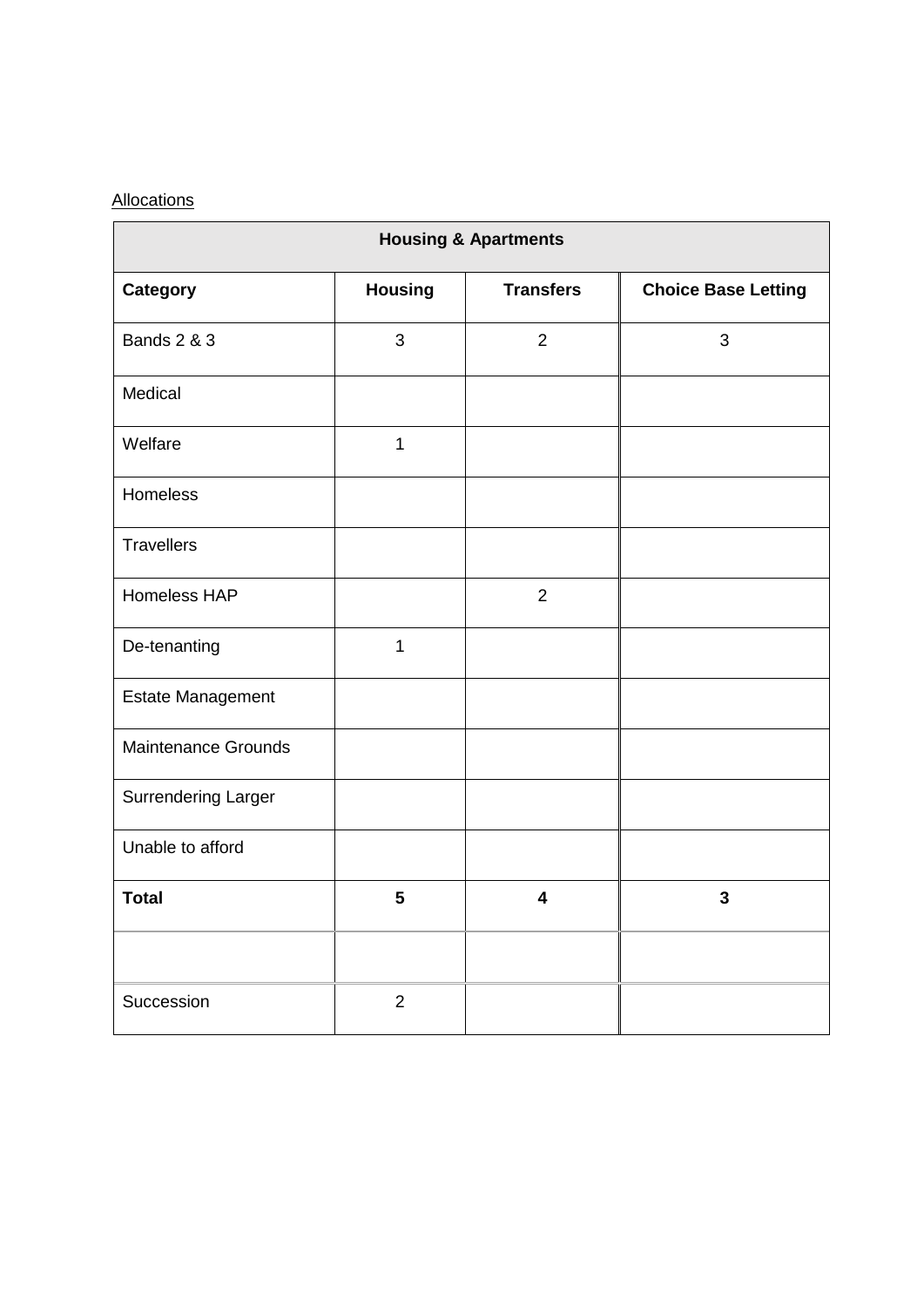| <b>Senior Citizens</b>        |                |                         |                            |
|-------------------------------|----------------|-------------------------|----------------------------|
| <b>Category</b>               | <b>Housing</b> | <b>Transfers</b>        | <b>Choice Base Letting</b> |
| <b>Bands 2 &amp; 3</b>        | $\overline{2}$ |                         | $\overline{2}$             |
| Medical                       |                |                         |                            |
| Welfare                       |                |                         |                            |
| Homeless                      | 3              |                         |                            |
| Homeless HAP                  |                | $\mathbf 1$             |                            |
| <b>Travellers</b>             |                |                         |                            |
| <b>Estate Management</b>      |                |                         |                            |
| De-tenanting                  |                |                         |                            |
| <b>Maintenance Grounds</b>    |                |                         |                            |
| <b>Surrendering Larger</b>    |                | $\mathbf{1}$            |                            |
| Unable to afford              |                |                         |                            |
| <b>Financial Contribution</b> |                |                         |                            |
| <b>Total</b>                  | 5              | $\overline{\mathbf{2}}$ | $\overline{\mathbf{2}}$    |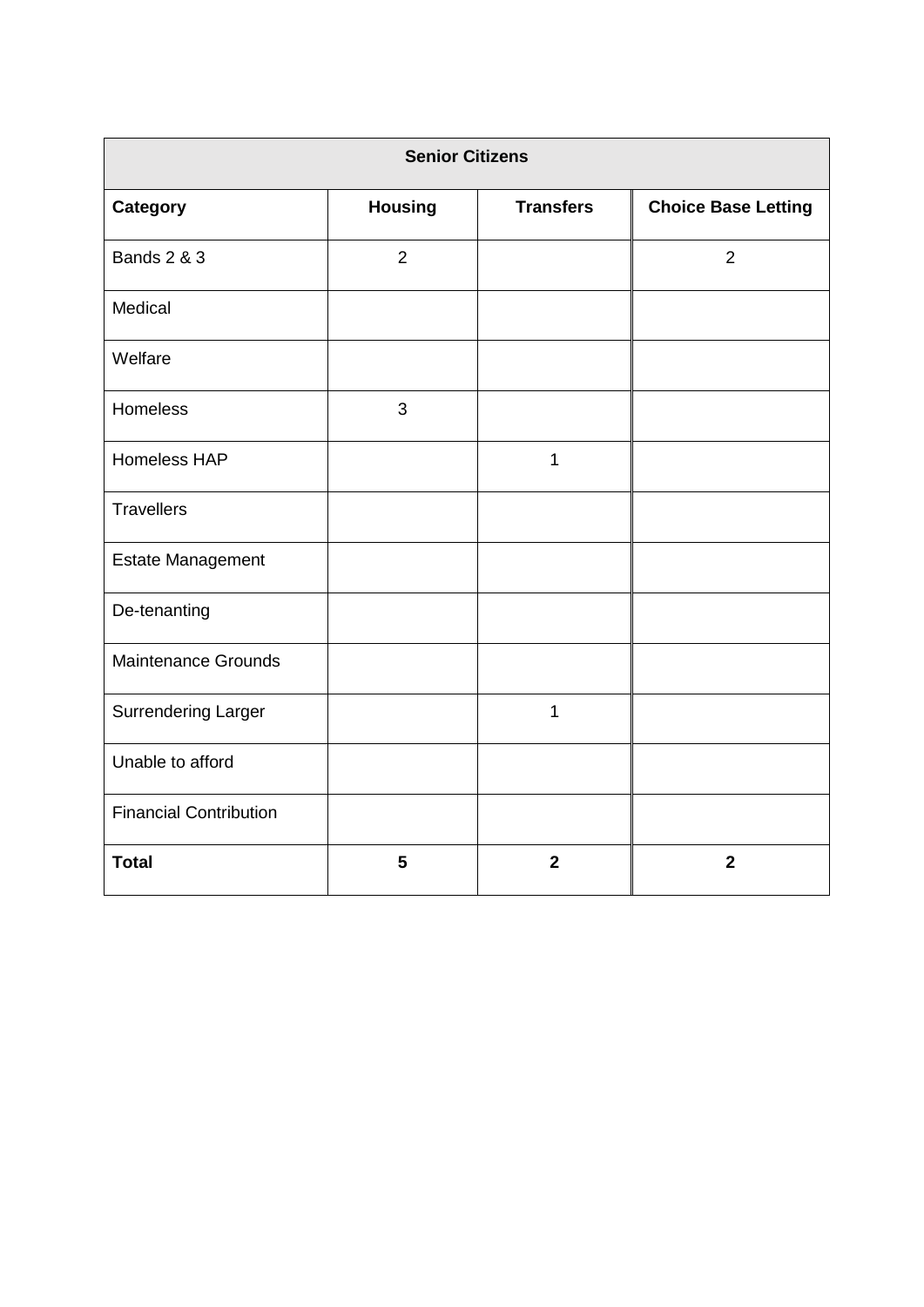# Voids Report

| <b>Vacant Housing Units (33)</b> |                  |                    |                              |
|----------------------------------|------------------|--------------------|------------------------------|
| <b>Address</b>                   | Type of unit     | Date of<br>vacancy | <b>Remarks</b>               |
| Abbotstown Avenue                | 2 bed house      | 23/12/2021         | Work in progress             |
| Abbotstown Avenue                | 2 bed house      | 22/06/2021         | Works in progress            |
| <b>Abbotstown Drive</b>          | 3 bed house      | 29/11/2021         | Works in progress            |
| Abbotstown Road                  | 2 bed house      | 15/03/2022         | Works in progress            |
| <b>Ballygall Crescent</b>        | 3 bed house      | 22/09/2021         | Works in progress            |
| <b>Ballygall Crescent</b>        | 3 bed house      | 11/02/2021         | Works in progress            |
| <b>Ballygall Crescent</b>        | 3 bed house      | 22/07/2021         | Works in progress            |
| <b>Ballygall Parade</b>          | 3 bed house      | 23/08/2021         | Works in progress            |
| <b>Ballygall Parade</b>          | 2 bed maisonette | 11/02/2022         | Works in progress            |
| <b>Ballygall Parade</b>          | 2 bed maisonette | 26/10/2021         | Works in progress            |
| <b>Barry Drive</b>               | 3 bed house      | 02/09/2021         | Works in progress            |
| <b>Berryfield Drive</b>          | 3 bed house      | 28/02/2022         | Works in progress            |
| <b>Berryfield Road</b>           | 3 bed house      | 21/06/2021         | Works in progress / On offer |
| Cappagh Drive                    | 2 bed house      | 31/01/2022         | Works in progress            |
| Cloonlara Road                   | 3 bed house      | 22/07/2021         | Works in progress            |
| Cloonlara Road                   | 3 bed house      | 21/04/2021         | Works in progress            |
| <b>Collins Place</b>             | 2 bed maisonette | 12/07/2021         | Works in progress / On offer |
| <b>Dunsink Drive</b>             | 3 bed house      | 16/12/2021         | Works in progress            |
| Fairlawn Road                    | 3 bed house      | 14/10/2021         | Works in progress            |
| Fairlawn Road                    | 3 bed house      | 16/12/2021         | Works in progress            |
| Finglaswood Road                 | 2 bed maisonette | 05/09/2021         | Works in progress            |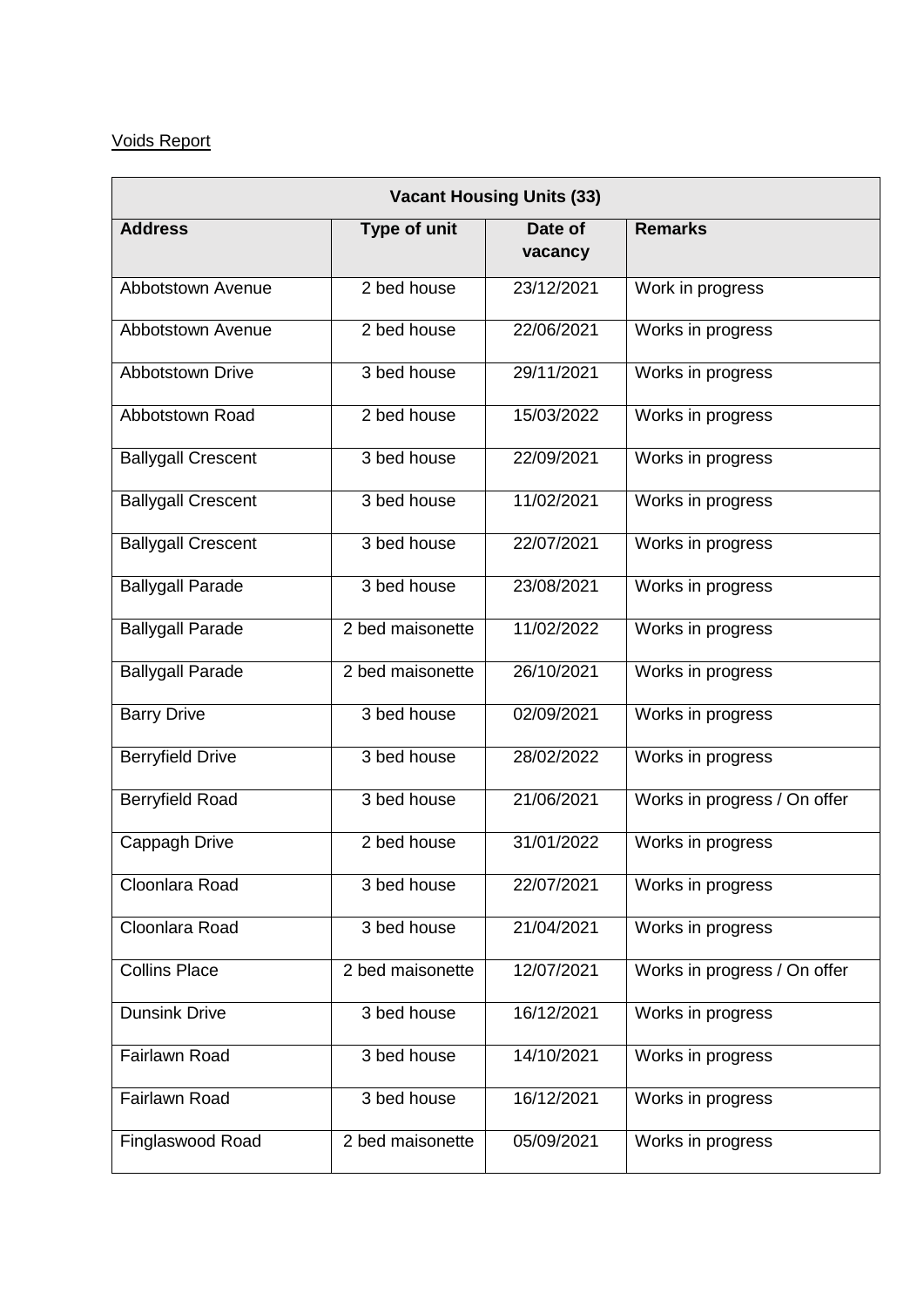| <b>Griffith Parade</b>   | 2 bed house | 20/12/2021 | Works in progress            |
|--------------------------|-------------|------------|------------------------------|
| <b>Griffith Parade</b>   | 2 bed house | 21/2/2022  | Works in progress            |
| <b>Kildonan Drive</b>    | 3 bed house | 29/09/2021 | Works in progress / On offer |
| <b>Kippure Park</b>      | 3 bed house | 14/12/2021 | Works in progress            |
| <b>McKelvey Avenue</b>   | 3 bed house | 28/06/2021 | Works in progress / On offer |
| <b>Mellowes Avenue</b>   | 3 bed house | 09/04/2021 | Works in progress / On offer |
| <b>Mellowes Avenue</b>   | 4 bed house | 30/11/2021 | Works in progress / On offer |
| <b>Ratoath Drive</b>     | 3 bed house | 31/01/2022 | Works in progress            |
| St Helena's Court        | 3 bed house | 20/12/2021 | Works in progress / On offer |
| <b>Valley Park Drive</b> | 2 bed house | 07/04/2021 | Works in progress            |
| <b>Wellmount Park</b>    | 3 bed house | 06/10/2021 | Works in progress            |
| <b>Westpark Drive</b>    | 3 bed house | 17/2/2022  | Works in progress / On offer |

| <b>Vacant Senior Citizens Units (5)</b> |                     |                    |                              |
|-----------------------------------------|---------------------|--------------------|------------------------------|
| <b>Address</b>                          | <b>Type of Unit</b> | Date of<br>vacancy | <b>Remarks</b>               |
| <b>Deanstown Court</b>                  | 1 bed               | 15/10/2021         | Works in progress            |
| <b>Griffith Crescent</b>                | 1 bed               | 14/12/2021         | Works in progress / On offer |
| <b>Kildonan Court</b>                   | 1 bed               | 21/03/2022         | Works in progress            |
| <b>Mellowes Court</b>                   | 1 bed               | 09/11/2021         | Works in progress            |
| Merville Court                          | 1 bed               | 14/03/2022         | Works in progress            |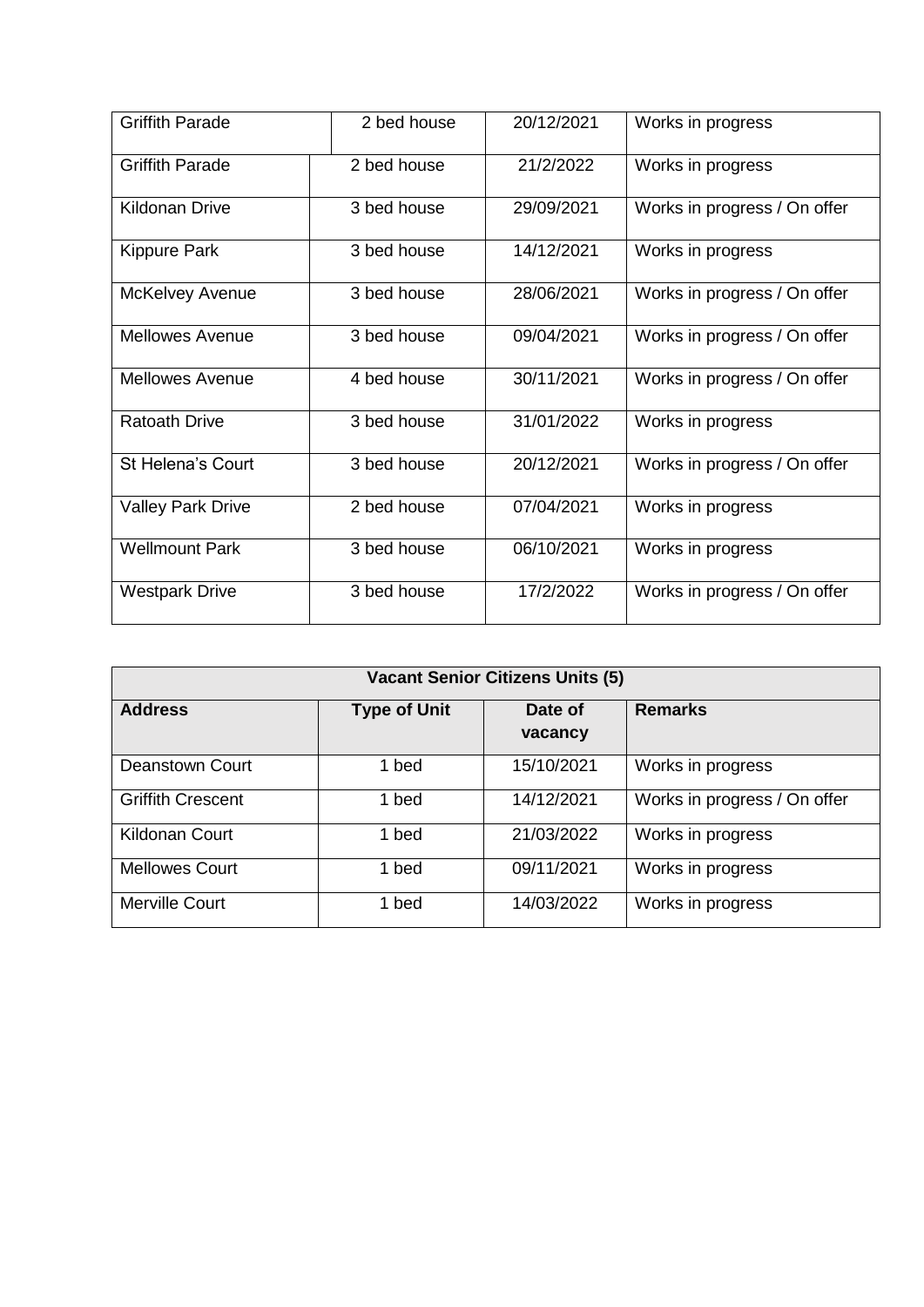## Choice Based Lettings

Applications were invited for choice based lettings for two houses on Cloonlara Road, one on Dunsink Drive and one on Berryfield Drive.

The closing date is Wednesday 11th May at 5 p.m.

#### Rents Update

The Finglas Area Office continues to offer rent assessment service for tenants living in the Finglas area.

## Rent Assessment Update

| <b>Assessments</b>          | 445              |
|-----------------------------|------------------|
| <b>Permission to Reside</b> | 18               |
| <b>Refunds</b>              | $\Lambda$<br>د ا |

## **Community & Social Development**

# Seamus Ennis Events

To celebrate and acknowledge the life of Seamus Ennis, Dublin City Council's Area Office arranged for local Uilleann Piper Niamh Longdale to visit a number of schools in the area. The purpose of the programme was to inform pupils how the Uilleann Pipes work and to play a number of tunes to give participants an idea of the sound the pipes make.

At 14 Niamh Longdale is a fabulous role model for local children.

The following schools participated in the programme, St Brigid's, St. Kevin's, St. Joseph's and Gaeilscoil Ui Earcain.

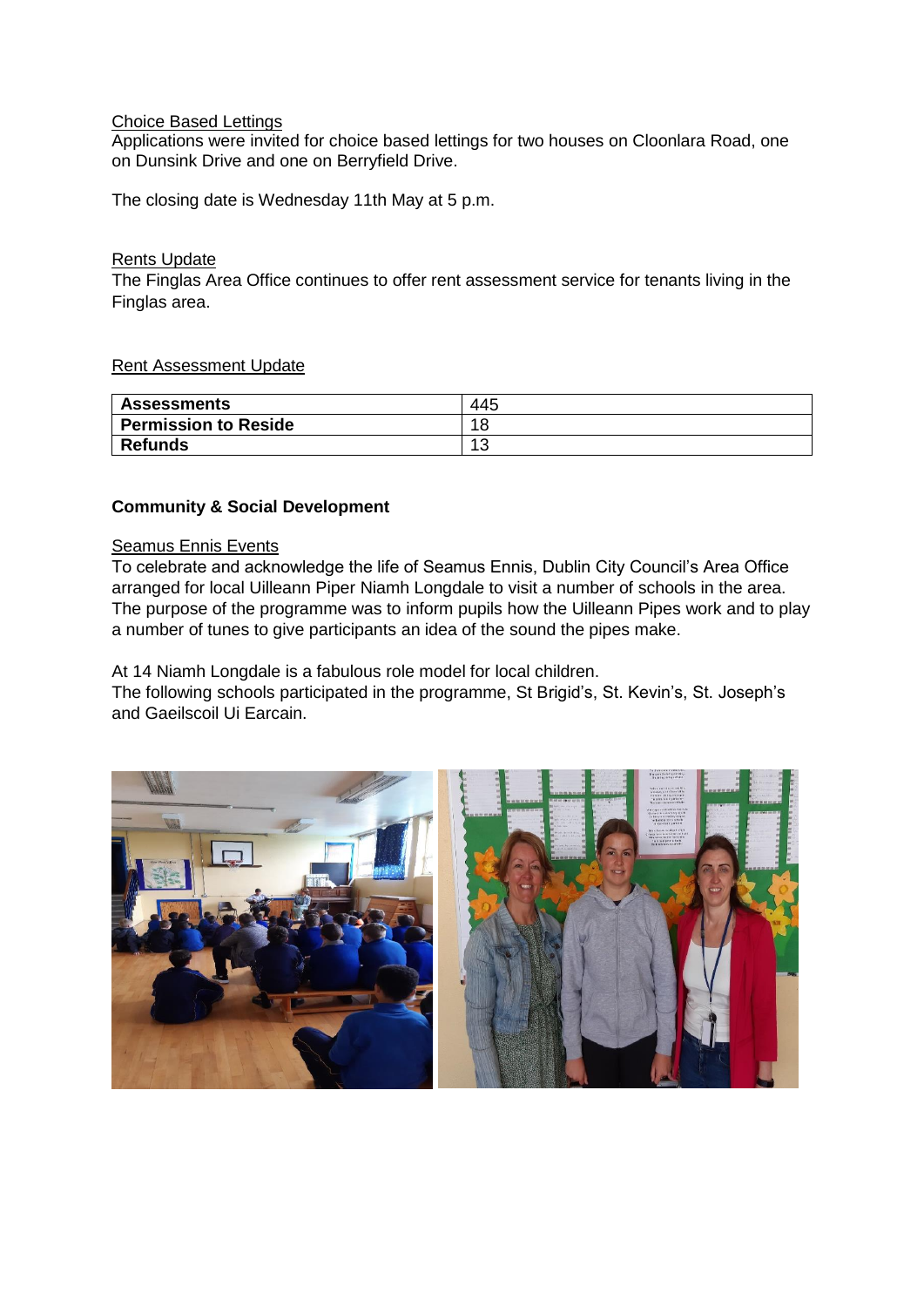DCC in conjunction with the Seamus Ennis Centre in the Naul, Co Dublin arranged a night of music on Saturday 7<sup>th</sup> May in tribute to Seamus Ennis. The concert was held in St. Canice's Church of Ireland. The concert featured the talents of Elsafty, Armstrong and Browne.

Many thanks to the Seamus Ennis Centre and St. Canice's for their assistance in delivering the event, which was enjoyed by all those in attendance.



# **Summer Plant Distribution**

During the week of the 9<sup>th</sup> May DCC distributed plants to over 80 Community Groups in the Finglas Area. The distribution of the plants is a great way to engage with local Resident Associations and Environmental Groups.

The annual plant distribution to Community Groups helps enhance the local area through the work of an assortment of groups. The contribution of Resident Associations and Environmental Groups in enhancing the local environment should be noted.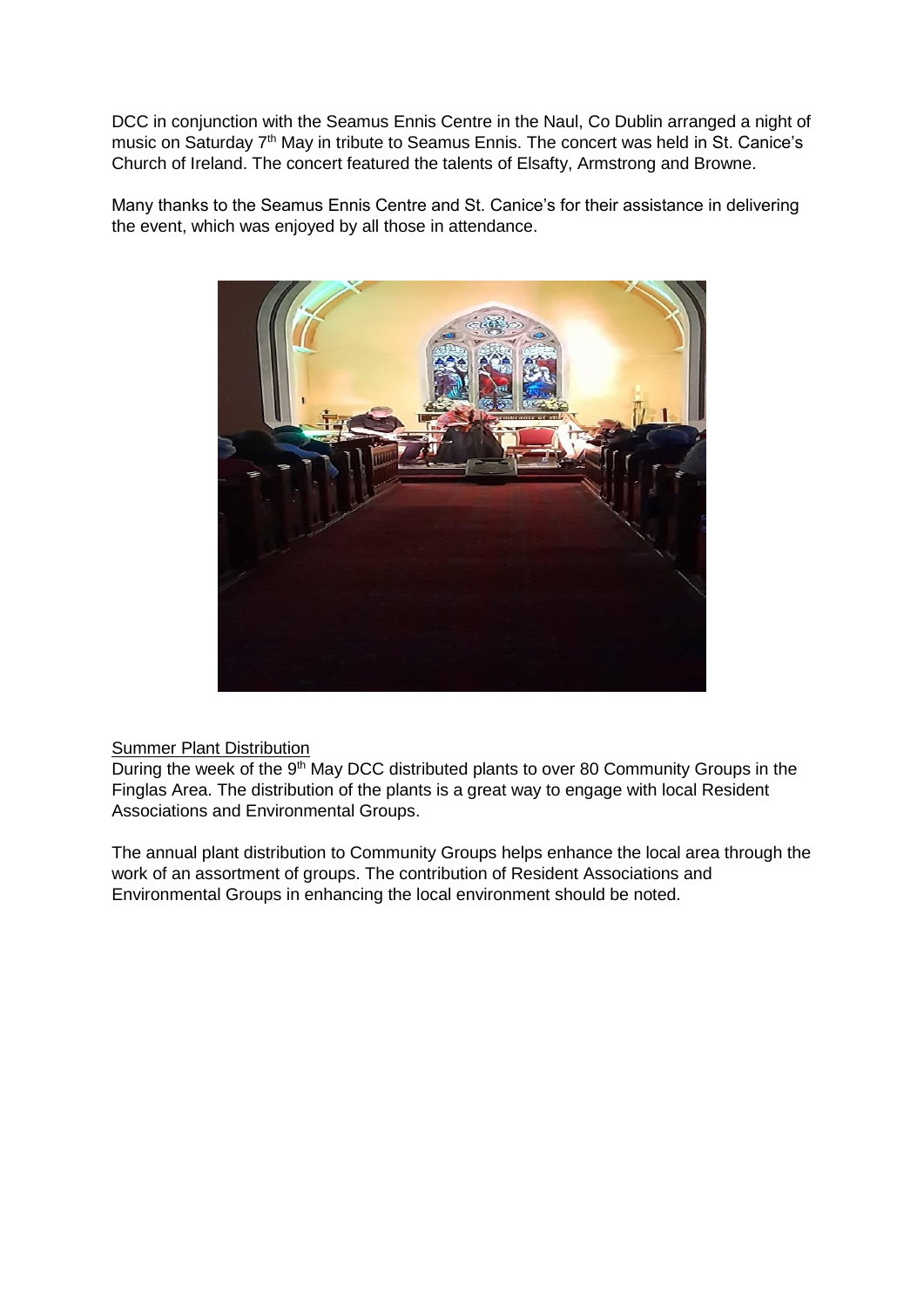

## Fabulous Finglas

DCC in conjunction with St Joseph's/Kevin's schools and Axis Theatre Ballymun have arranged a "Fabulous Finglas Fun Day" for both schools.

The event will take place on Friday 17<sup>th</sup> June from 10.00am to 12.30pm. The day will include Fun & Games, Music, Sports & Dance etc. Many of the sports and dance based programmes commenced in mid-May.

The purpose of the day is twofold, firstly to bring a sense of normality to the area which has had to deal with criminality and anti-social behaviour and secondly the opportunity for pupils to have a new experience with a view to them taking up a new sport or hobby. Many thanks to all those who are working to deliver the event.

#### Community Expo

The Covid epidemic has effected community activity and participation for the past two years.

The Finglas Community Expo will take place on  $2^{nd}$  June from 12.30pm until 3.00pm in the front car park of Finglas Civic Centre.

The purpose of the Expo is to celebrate the positive activity that takes place within the community and for community groups to reach out for new members and participants.

To date 20 groups have expressed an interest in participating. The event will feature workshops and exhibitions by local groups.

## Bealtaine Festival

The Community & Social Development Section (CSDS) in conjunction with Erin's Isle are holding a Musical Tea Party as part of the Bealtaine Festival – Ireland's national celebration of the arts and creativity as we age!

The event took place on Wednesday 11<sup>th</sup> May in Erin's Isle GAA Club.

Refreshments were served and there was music from local musicians Toddy Griffin and friends.